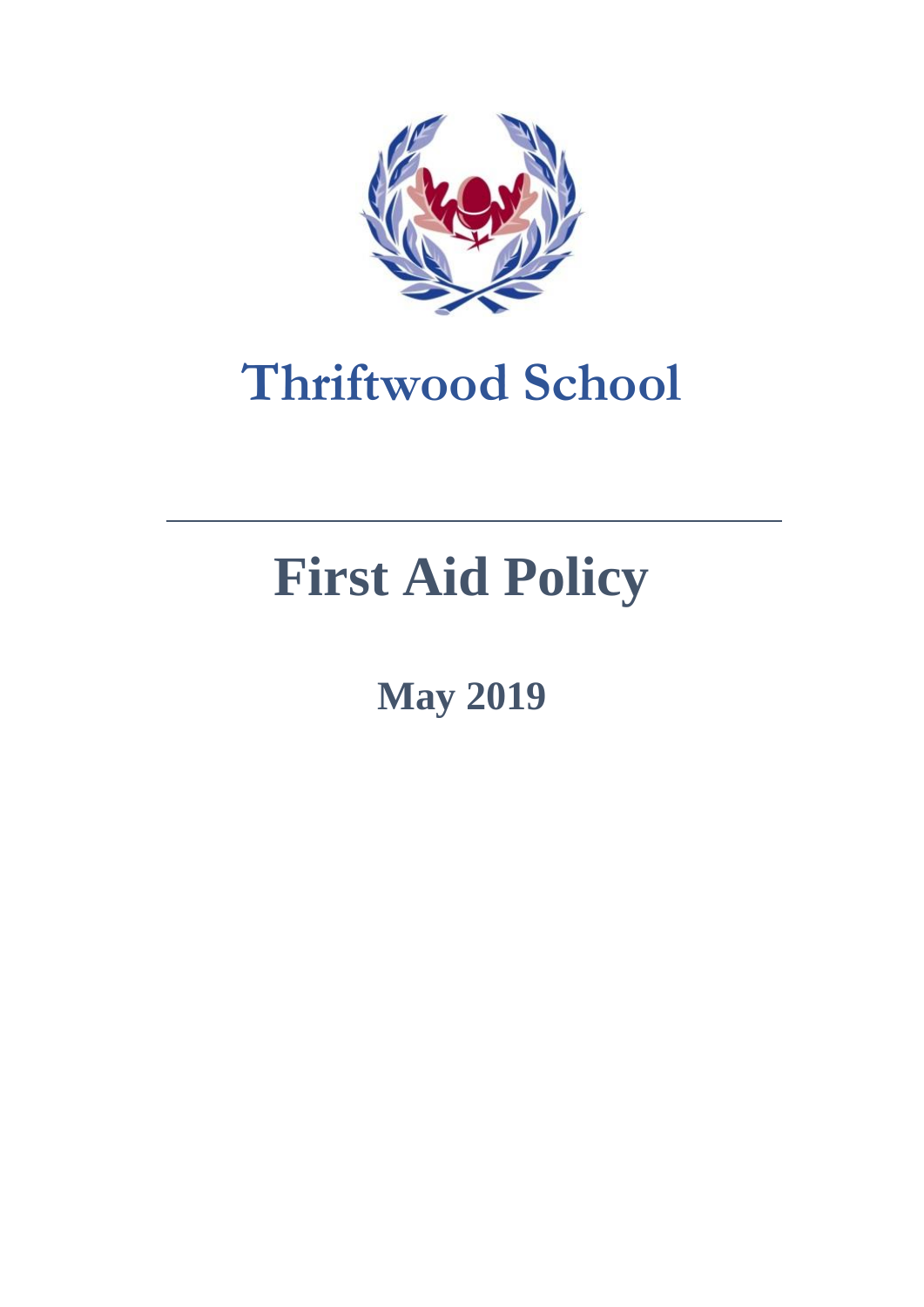#### **Arrangements for First Aid**

The School will provide materials, equipment and facilities as set out in DfE (2014) 'Guidance on First Aid for Schools'.

In the event of a significant accident a First Aider will be available to administer treatment or make recommendations.

### **The location of First Aid Kits in school are:**

Mini Bus X 2 Food Technology room School Kitchen First Aid Room B & E Apex

Kits to be taken on offsite/on trips (located in the First Aid Room). The contents of the kits will be checked on a regular basis by Ms Hussain.

#### **The defibrillator (AED) is located in the staff room.**

Medication for named individuals is kept in a **locked** cupboard in class boxes within the First Aid room.

#### **Off Site activities**

At least one first aid kit will be taken on all off site activities, along with individual pupil's medication including inhalers, epi-pens, and epilepsy rescue medication. A person who has been trained in first aid will accompany off site visits when deemed necessary. A person trained in administering epi-pens, and epilepsy rescue medication will accompany all off-site visits.

#### **Reporting Accidents**

The Local Academy Committee is aware of its statutory duty under RIDDOR in respect of reporting the following to the Health and Safety Executive as it applies to employees.

- An accident that involves an employee being incapacitated from work for more than three consecutive days
- An accident which requires admittance to hospital for in excess of 24 hours
- Death of an employee
- Major injury such as fracture, amputation, dislocation of shoulder, hip, knee or spine

For non-employees and pupils an accident will only be reported under RIDDOR:

- Where it is related to work being carried out by an employee or contractor and the accident results in death or major injury or:
- It is an accident in school which requires immediate emergency treatment at hospital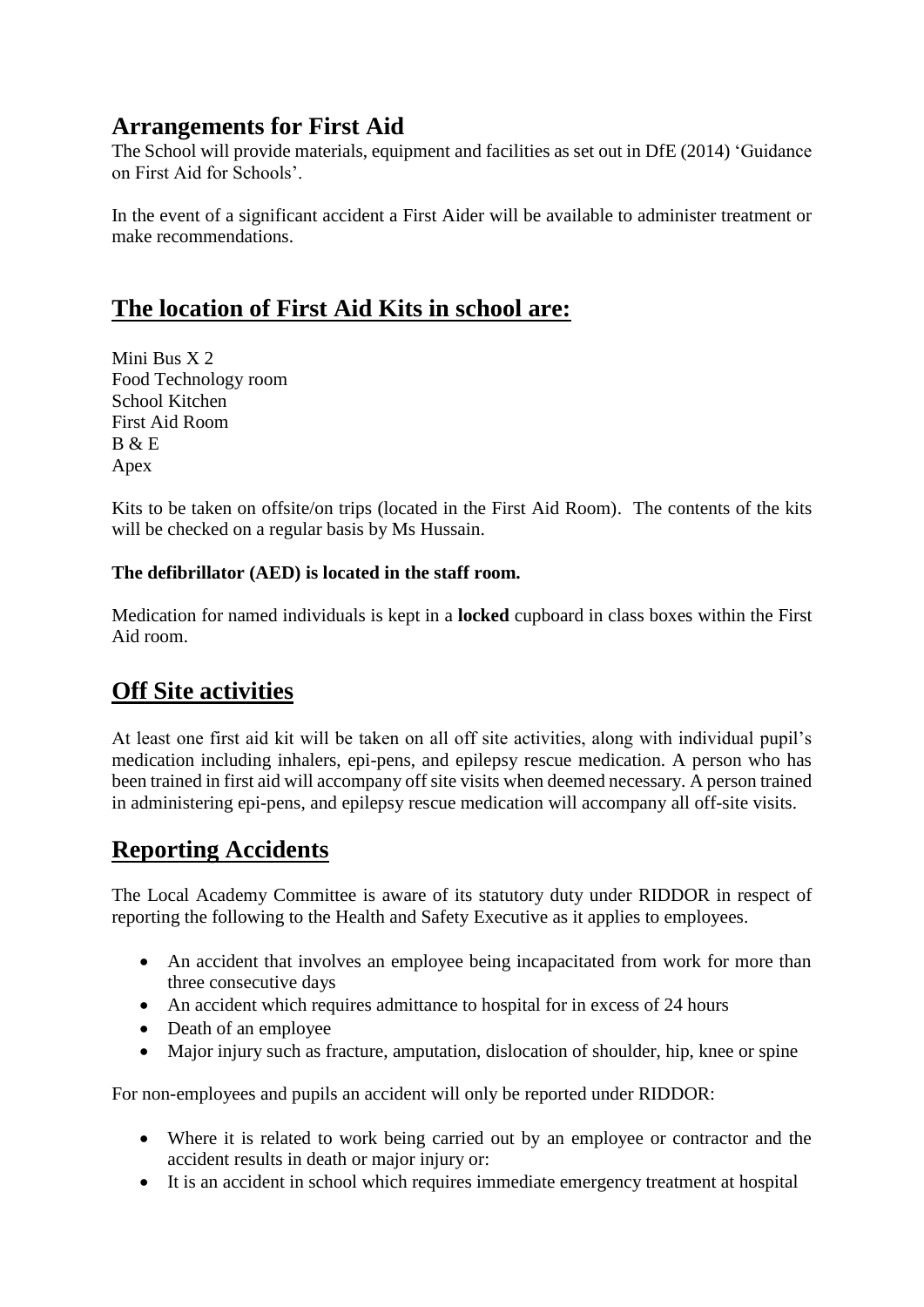For each instance where the Head Teacher considers an accident to a visitor or pupil is reportable under RIDDOR the advice of the HSE will be sought.

All accidents to employees and non-employees which result in injury will be recorded in the 'green' Accident Book.

Accidents to pupils requiring basic first aid are recorded in the 'red' First Aid Record. All records will detail pupil name, description of accident, first aid administered and method of contact with parents.

When any pupil has received first aid, their parents will be informed either using the home school diary or by phone call.

All incidents of aggression and violence are reported to the Head Teacher using an Incident Record sheet. This information is logged onto SIMS under the pupil's name.

Termly analysis of incidents and accidents are reported to the Local Academy Committee.

#### **Treatment**

When treating an injured child, all staff should take precautions to avoid infection and must follow basic hygiene procedures.

Staff will be briefed on the procedure of accident/incident management as part of their induction. Training will be refreshed regularly.

#### **Pupil's accidents involving their head**

Thriftwood recognises that accidents involving the pupil's head can be problematic because the injury may not be evident and the effects only become noticeable after a period of time.

Parents will be informed by phone call, with the recommendation that the child is closely supervised for 12 hours.

#### **Transport to hospital or home**

- The Head Teacher will determine what is a reasonable and sensible action to take in each case.
- Where the injury is an emergency, an ambulance will be called, following which the parent will be called.
- Where hospital treatment is required but it is not an emergency, then the Head Teacher will contact the parents for them to take over responsibility for the child.
- If the parents cannot be contacted then the Head Teacher may decide to transport the pupil to hospital.

Where the Head Teacher makes arrangements for transporting a child then the following points will be observed: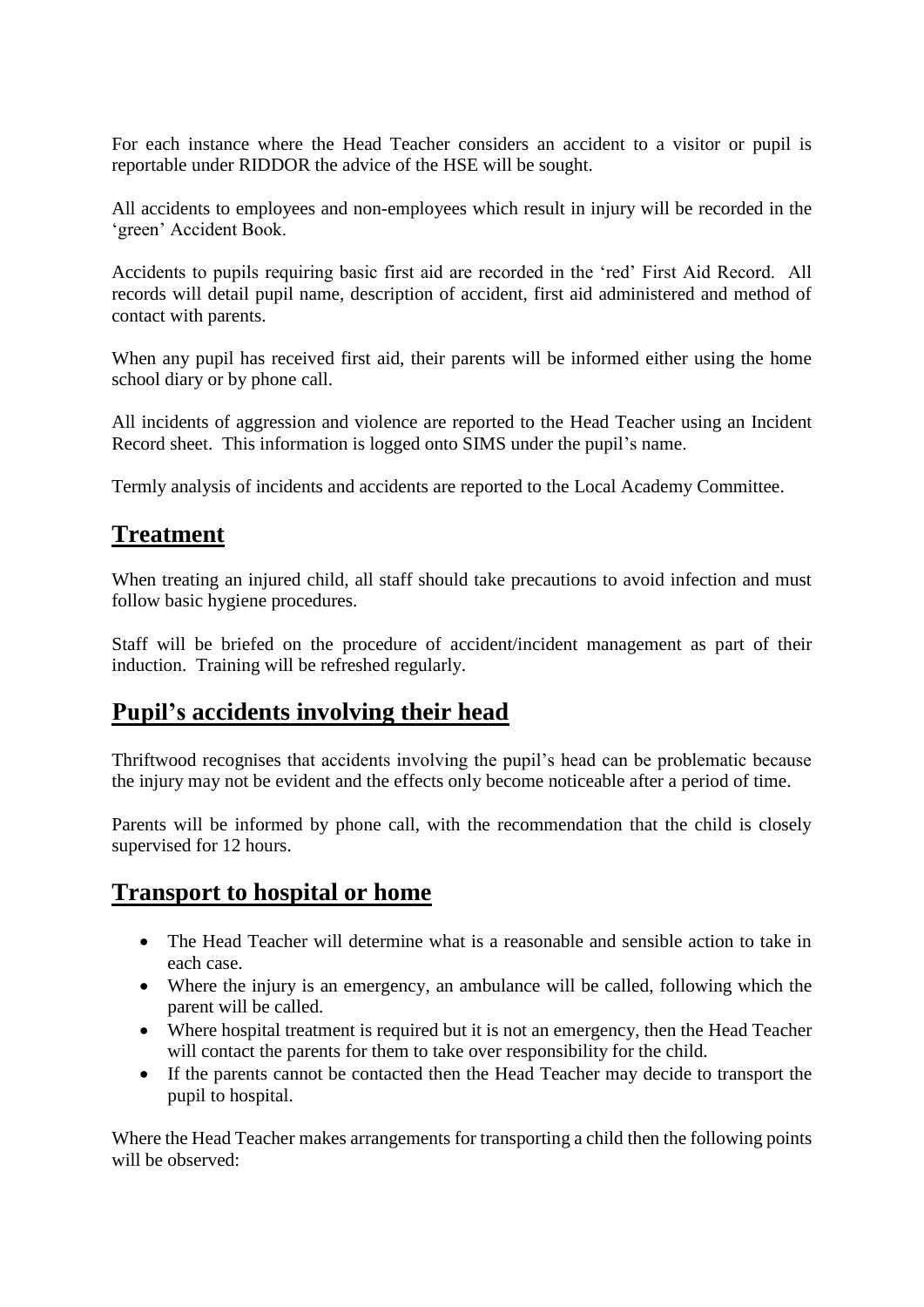- Only staff cars insured to cover such transportation will be used (Business Cover)
- The second member of staff will be present to provide supervision for the injured pupil.
- All minor accidents will be logged in the First Aid Record book detailing pupil name, description of accidents, first aid administered and method of contact with parents

#### **Emergency at Work First Aiders**

First Aiders will update their training, through an accredited course, every 3 years. A list is displayed on each site.

#### **Epilepsy**

Staff who volunteer to attend training on Epilepsy will receive an update refresher every 2 years. The school nurse will sign each person off on individual care plans as necessary.

#### **Anaphylaxis and Asthma**

Staff who volunteer to attend training on Anaphylaxis and Asthma will receive an update every 2 years.

A full list of staff trained to administer emergency medication to pupils suffering from epilepsy, asthma or anaphylaxis is available with the medication.

School site hold a spare asthma inhaler and spacer. This can be used, with parental permission, for any child displaying breathing difficulties.

Children in Year 9 and above carry their asthma inhaler with them. Younger students will access their inhaler with an adult, as it is kept in the medical cupboard.

#### **Other medication**

The school site also keep in the locked medical cupboard a supply of paracetamol and antihistamine medication for use as directed by parents.

#### **Defibrillators**

In the UK, approximately 30,000 people sustain cardiac arrest outside hospital and are treated by emergency medical services each year. The scientific evidence to support early defibrillation is overwhelming; the delay from collapse to delivery of the first shock is the single most important determinant of survival. If defibrillation is delivered promptly, survival rates of 75% have been reported. The chances of successful defibrillation decline at a rate of about 10% with each minute of delay; basic life support will help to maintain a shockable rhythm but it is not a definitive treatment.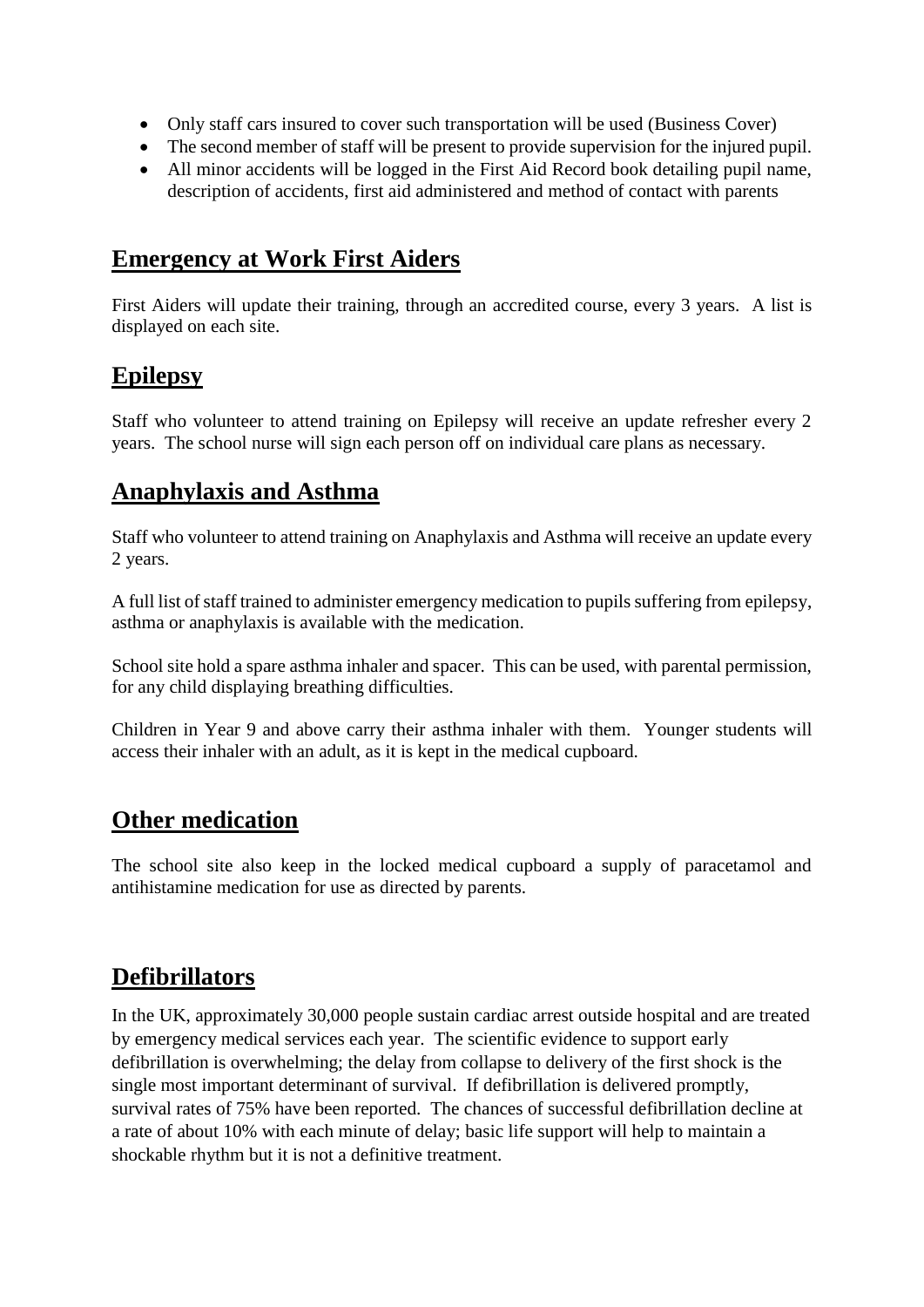An AED is a computerised life-saving medical device that will analyse the heart rhythm to detect cardiac arrest and will deliver an electric shock to the heart if necessary – this is called defibrillation.

The aim of an AED (Automated External Defibrillator) is to increase the rate of survival of people who have sudden cardiac arrests. AEDs make it possible for both trained and nontrained people to administer defibrillation prior to the arrival of emergency medical services.

Where possible the AEDs will be used by first aid trained members of staff, but it should be noted that this should not cause any delay in deployment of the AED which can be successfully operated by a person with no training.

- Thriftwood School and College have 1 Mediana HeartOn A15 automated external defibrillator (AED) on each site.
- The Mediana HeartOn A15 AEDs are switchable between adult and paediatric mode and **do not** require the use of different electrode pads.
- The AEDs are stored in the following locations:
	- School Staff Room

College – Reception area

- All staff members are aware of the AED's location and what to do in an emergency.
- A risk assessment regarding the storage and use of AEDs at the school and college has been carried out.
- No training is needed to use the AED, as voice and/or visual prompts guide the rescuer through the entire process from when the device is first opened; however, staff are trained in cardiopulmonary resuscitation (CPR) as this is an essential part of first aid and AED use.
- The emergency services will always be called where an AED is used, or requires using.
- AEDs will be used in paediatric mode for pupils under the age of eight.
- Maintenance checks will be undertaken on AEDs on a weekly basis by the Site Manager, with a record of all checks and maintenance work being kept up-to-date by the designated person.
- Employee Liability Insurance will cover any member of staff who, in the line of duty acts reasonably to resuscitate a casualty.

#### **Procedure for use**

The Resuscitation Council (UK) sets the standard for resuscitation training for both the general public and health care professionals. Therefore the following guidelines are issued by them.

Sequence of actions – the following sequence applies to the use of fully automatic AEDs in a person who is found to be unconscious and not breathing normally.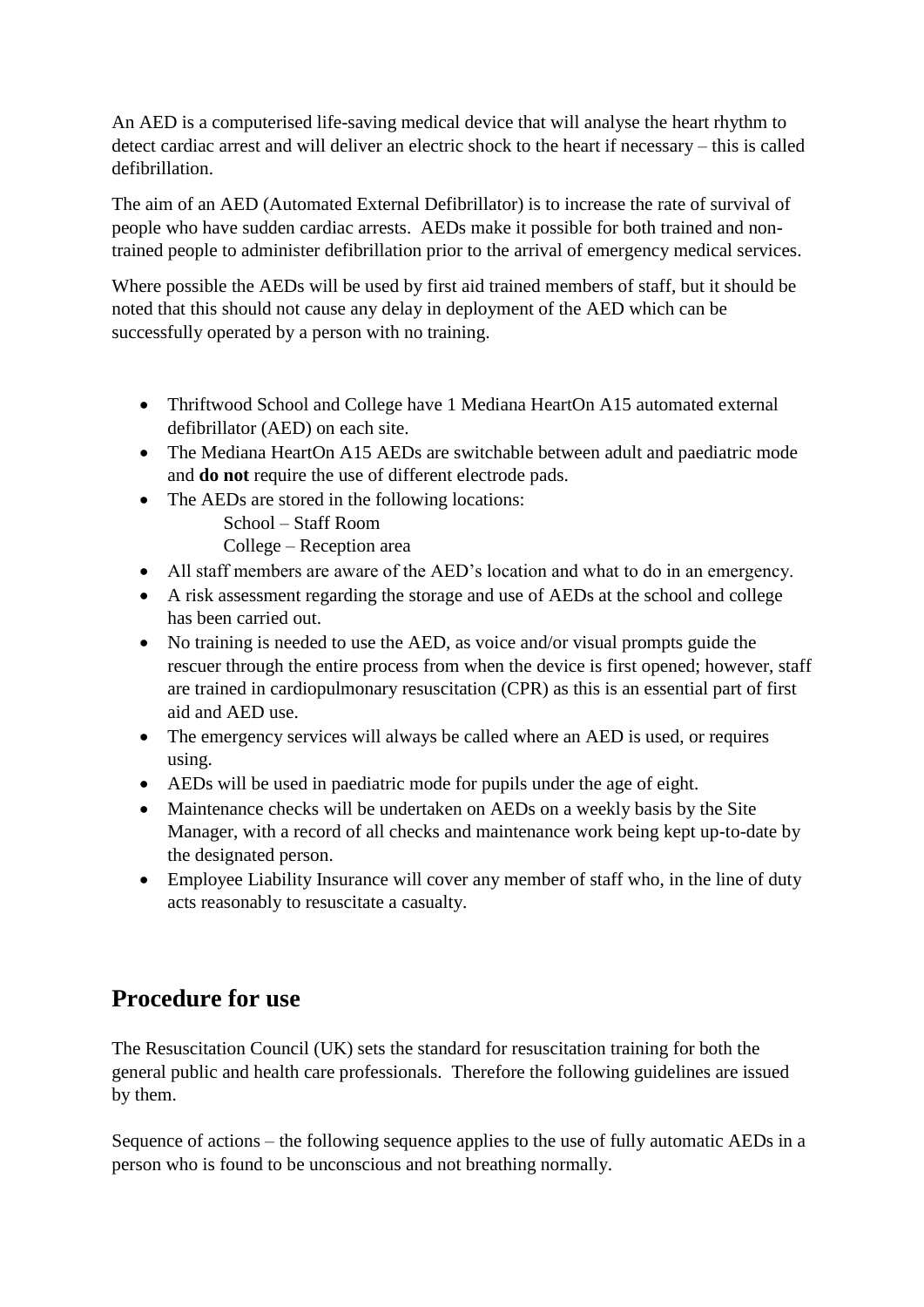- Administer normal good quality CPR until the AED is brought to the scene and is available for use – do not delay CPR. It is not recommended to administer CPR for a certain length of time before using the AED.
- This early CPR is vital and must only be interrupted when it is necessary for the AED to analyse the rhythm and deliver the shock.
- As soon as the AED arrives continue with CPR until it is switched on. If you are alone, stop CPR and switch on the AED.
- Follow the voice prompts.
- Attach the electrode pads to the casualty's bare chest.
- Ensure that nobody touches the casualty while the AED is analysing the heart's rhythm.
- If a shock is indicated, ensure nobody touches the casualty whilst the AED automatically delivers the shock.
- If no shock is indicated, resume CPR immediately using a ratio of 30 compressions to 2 rescue breaths and continue as directed by voice prompts.
- Continue to follow the AED prompts until qualified help arrives and takes over responsibility, or the casualty starts showing signs of regaining consciousness (e.g. coughing, opening eyes, moving purposefully and starts to breathe normally) or you become exhausted.

#### **Placement of AED pads**

- Placement of AED pads should be as shown the pad packaging. You must ensure that one pad is lower that the other. Ensure pads are clear of any breast tissue.
- If positions are reversed it does not matter, as removing them to replace correctly will waste time and may not adhere to skin when re-attached.
- $\bullet$  The casualty's chest must be sufficiently exposed to enable correct pad placement it may be necessary to dry-shave a person's chest if excessively hairy. This will ensure the shock delivered is effective. A razor can be found in the AED Prep Kit.

### **Defibrillation if casualty is wet**

- As long as there is no direct contact between the user and the casualty when the shock is delivered, there is no direct pathway that the electricity can take that would cause the user to experience a shock.
- Try to dry the casualty's chest so that the adhesive AED pads will stick a paper towel for drying can be found in the AED Prep Kit.

### **Children**

• The pads used with the Mediana HeartOn A15 AED are universal and are suitable for both adults and children. The shock is differentiated by the means of a switch on the AED.